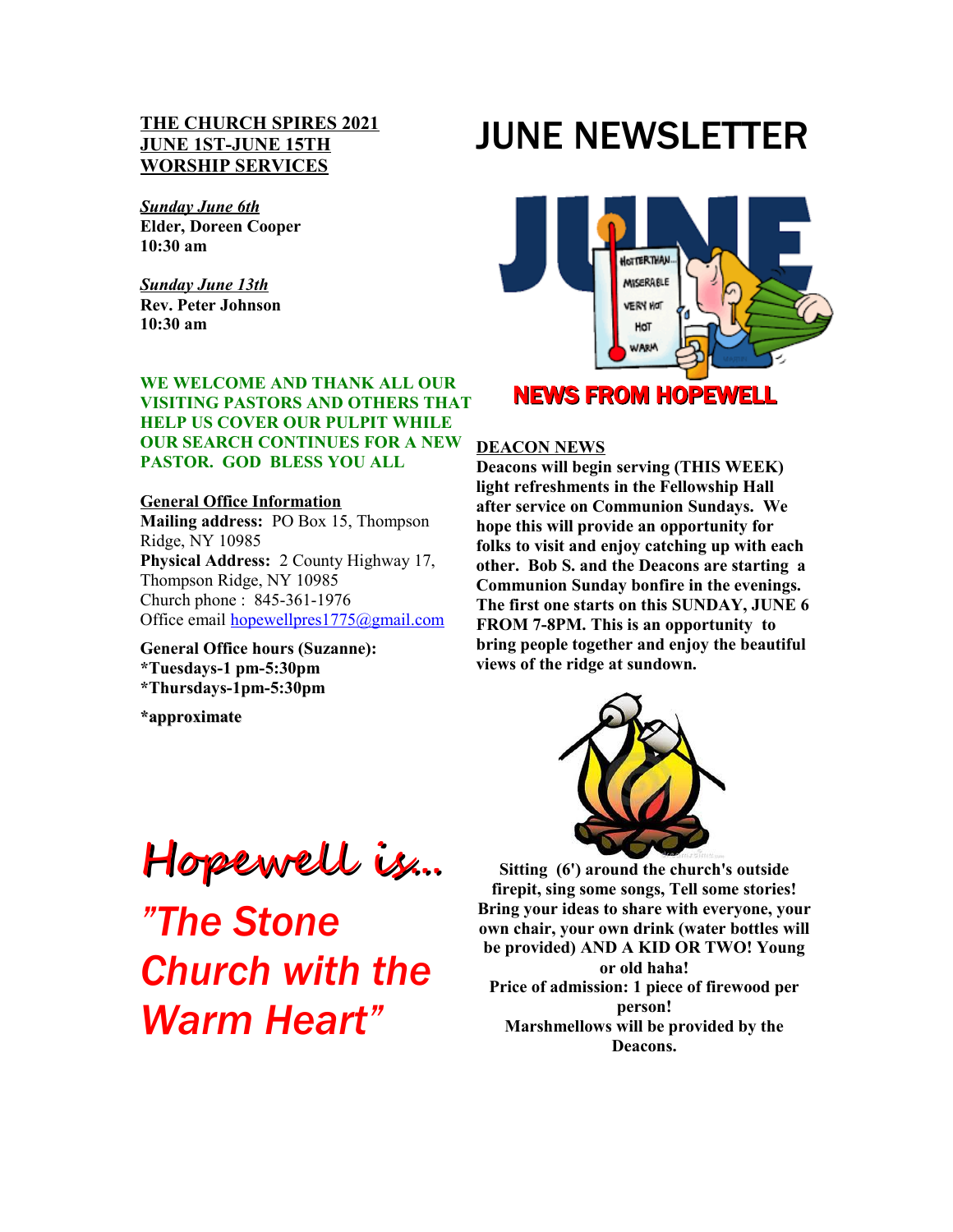#### **SAD NEWS**

With a heavy heart we share this sad news with all of you... We always enjoyed having Bruce Baker cover our service here at Hopewell and have missed him actually since he moved out of the area. Please say prayers for him and his family. He was a very special man.

This is the article from Presbytery:

24 May 2021 Dear Hudson River Presbytery family,

Our Brother in Christ, Rev. Bruce Baker, passed from this life yesterday at his home in Frederick, Maryland after an unexpected diagnosis and illness. Bruce and Julie moved from Hudson River Presbytery to Maryland in early 2020. His daughter Sarah joined them later that year.

Bruce served as the pastor of All Souls Parish in Port Chester for 15 years. He was honored with the title Pastor Emeritus in 2020. Bruce also served Hudson River Presbytery in many capacities, utilizing his calm and peaceful demeanor on several Administrative Commissions, as a mediator and on the Committee on Ministry.

Bruce was a champion for Commissioned Ruling Elders (CREs) in this presbytery. He worked passionately for training, support and appreciation of the Ruling Elders who served in various official ways in Hudson River Presbytery. He was loved and greatly missed by these folks.

Late last year as Bruce's health declined, Sarah Baker (Bruce's daughter) began a Facebook page entitled *Rev. J. Bruce Baker Updates, Reminiscences, and Prayers*. I know she would be appreciative of anything that you might wish to add of your memories of Bruce. Sarah will share information about services here. Julie Baker and family's address in Frederick is

> **1100 Furgeson Ln Frederick MD 21702**

We wish peace and healing comfort for Julie and all of Bruce's family. Rest well, good and faithful servant.

Deborah Milcarek, General Presbyter

#### **HOPEWELL GARDEN**



#### NEWS FROM GLORIA KESSLER AND FAMILY:

We planted the garden on Sunday and it has several tomato plants (Big Boys, Cherry & Roma's), Zucchini, Cucumbers (European + Pickling), jalapeno's and chives! Peppers never do well up there so no green peppers, but we have extra planted in our home garden as well as an abundance of herbs, so we will be donating some of them as well! And the donations go to the New Prospect Church Food Pantry . I have some pictures and will be posting on the church facebook page at some point in the near future! This year the garden was prepped and planted by my daughter Mckenzie, my husband and me (Sarah mostly lives up in Albany and was not home to help). Mckenzie primarily waters it and I back her up! Thank you to the Kessler family for continuing this tradition that they started! It's really appreciated especially these days. God Bless.

#### **THANK YOU!**

**Thanks to Beth Owney for her generosity bringing supplies to the church for the New Prospect food Pantry. We miss you Beth! Thanks to others that bring donations too.**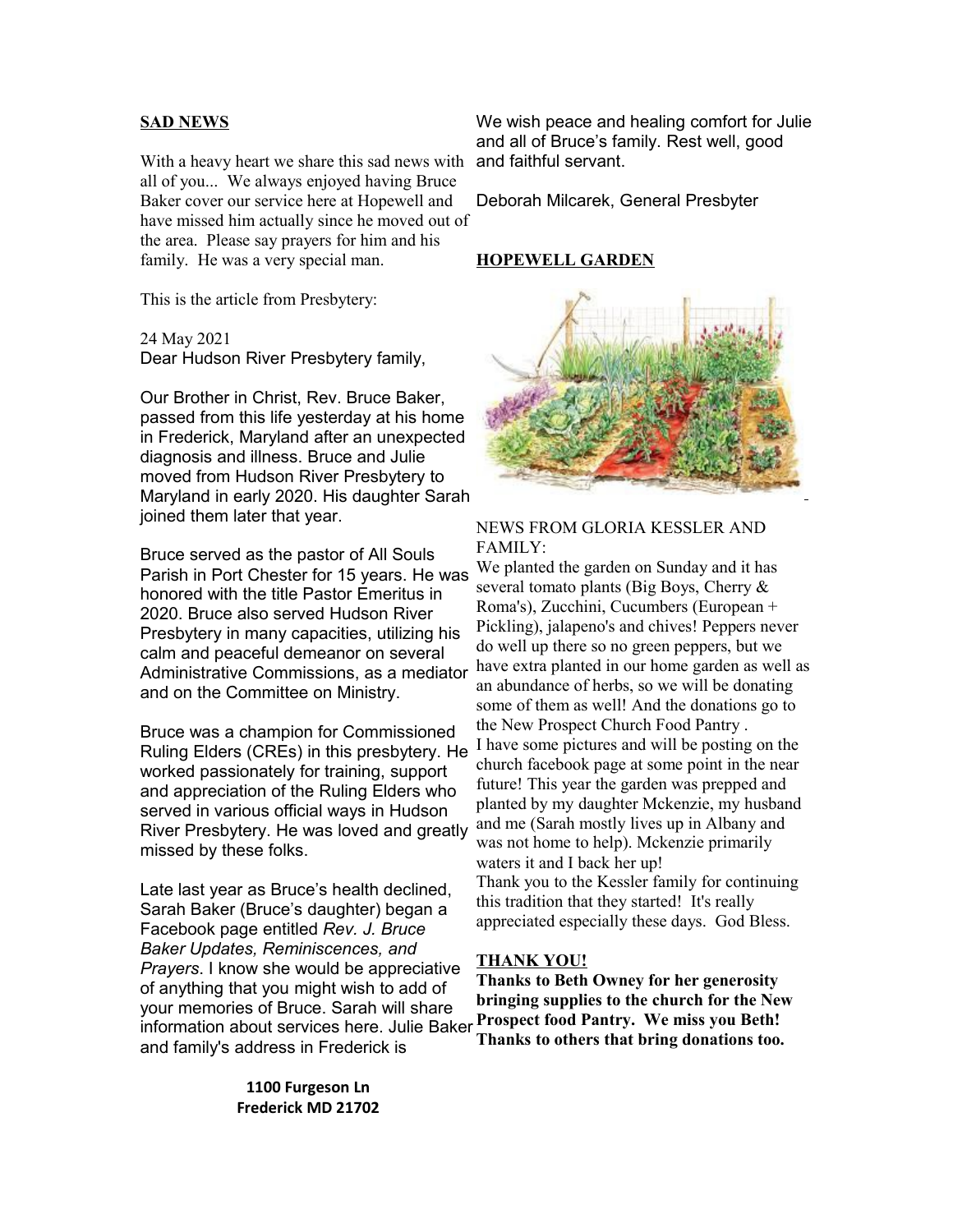#### **MISSION**

NEWS FROM ERIKA SCHEUERMANN: Some of you folks know that I've been worshiping with Lord of Life Lutheran in Maple Girl Scout Leader Meeting 1<sup>st</sup> Monday of every Grove, Mn. Since last year Holy Week. This is month-6-8pm my nieces church. They have many mission projects. I had an old iPad that I was not using. I **TUESDAY** cleared out all of my information(go to settings Boy Scout meeting 6-9pm and reset) and sent it to one of the pastors. It will be used for pre-school to learn letters, numbers, WEDNESDAY colors and much more. Lord of Life shares these Open for events-check with Suzanne to see if with Gethsemane Lutheran which is near the problems with George Flyod. What a great use for an old iPad. If you have one please send it to **THURSDAY** Lord of Life Lutheran Church, 7401 County Road 101 Maple Grove, Mn 55311-4313 Attn: Rev. David H. McCarty **MONDAY** calendar is open Yoga chair and Hatha flow -10:30-12:45 FRIDAY

You can put a note in it saying you're a friend of mine. Let's do it! Thank you for sharing

#### **WORSHIP**

We will continue to have OUTDOOR WORSHIP as long as the weather is good! Please join and feel safe in the great outdoors. We miss you ; )



#### **SURVEY FOR PASTORAL SEARCH**

We have the survey results and we can either email one to you upon request or you can pick allows! up a copy at the church. Please contact the office if you would like a copy emailed to you. Our Session is in the stages of preparing and filing the necessary paperwork to post the Pastor job

#### **SCHEDULE OF REGULAR ACTIVITIES AT HOPEWELL CHURCH**

Cub Scouts-5-9pm

SATURDAY Open for events-check with Suzanne to see if calendar is open

SUNDAY Sunday service 9:30 am-12pm

#### **YOGA AT HOPEWELL**

Chair Yoga: Stretch your whole body from the chair in this 45-minute class that everyone can enjoy, Thursdays 10:30-11:15am, \$5.

Mat Yoga: Join us for an hour of stretchy and relaxing yoga, Thursdays 11:30am -12:30pm, \$10. Beginners welcomed and supported.

#### **IF YOU ARE INTERESTED CONTACT JOAN SINCE CLASS SIZES ARE LIMITED. 845-393-4440**

Namaste & Blessings, Joan

p.s. Practiced outside whenever the weather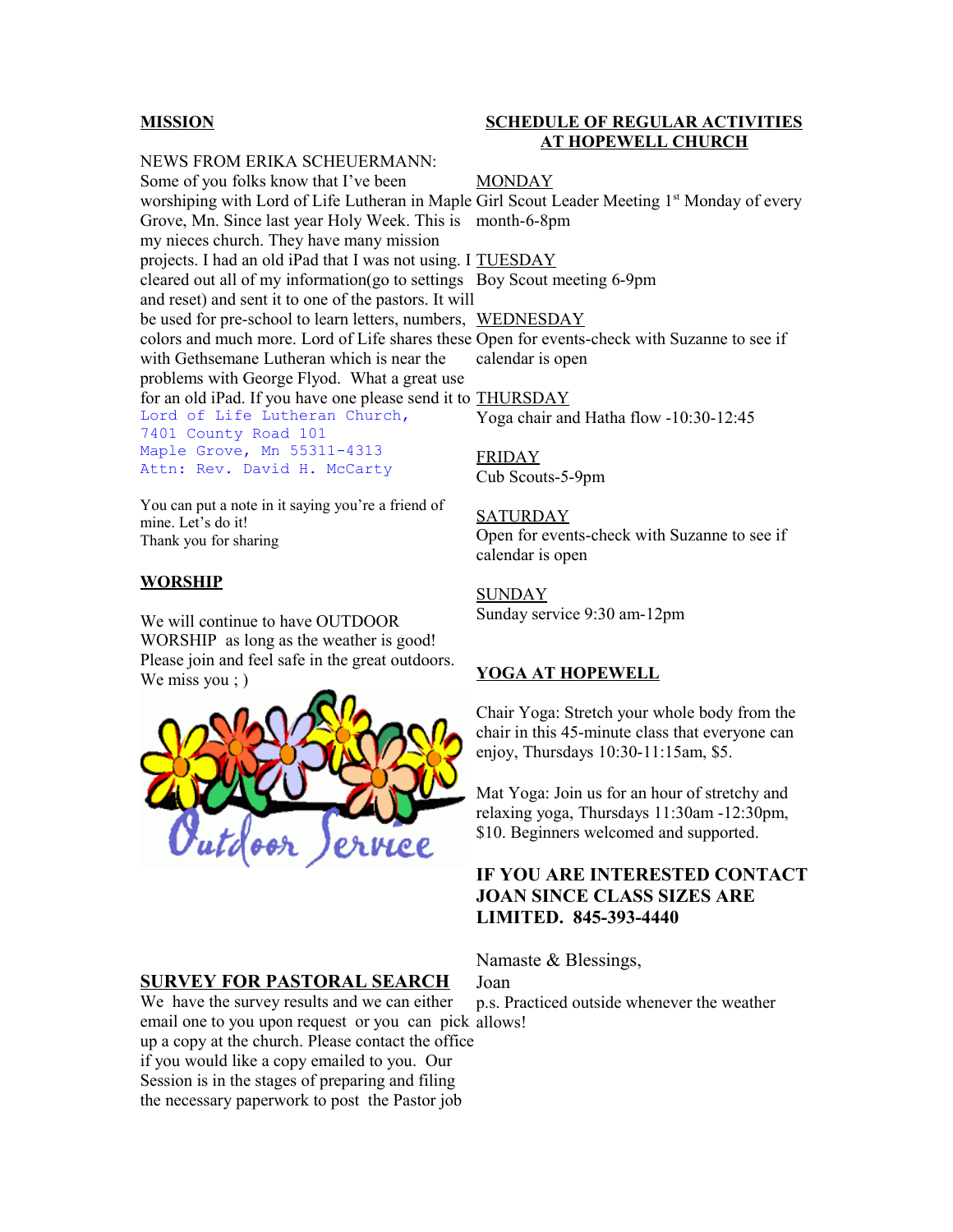#### **JUST FOR FUN**

#### **BIG THANKS**

**THANKS TO AL & DAVE FOR GETTING THE TENTS SET UP SO WE CAN AGAIN ENJOY OUTDOOR SERVICES! GREAT SET-UP BY "ENGINEER" AL NOTEBOOM**

**THANK YOU TO SUE PONDI FOR CONTINUOUSLY KEEPING OUR CHURCH CLEAN AND DISINFECTED! WE APPRECIATE ALL OF YOUR HARD WORK**

**LASTLY, THANKS TO THOSE THAT CONTINUOUSLY SUPPORT THE CHURCH IN ANY WAY THEY CAN. IT DOESN'T GO UNNOTICED!**



#### **ZOOM AT HOPEWELL**

*THERE IS A SIGN UP SHEET IN NARTHEX TO GIVE A CONSENT FOR US TO SEND THE ZOOM LINK TO YOU IF YOU WANT TO GET THE LIVE SERVICE ONLINE. You can email the church office* [hopewellpres1775@gmail.com](mailto:hopewellpres1775@gmail.com) *TO LET US KNOW IF YOU WANT TO BE INCLUDED.*

*THIS IS ALSO VERY USEFUL IF YOU DON'T FEEL WELL OR WOULD RATHER JUST GET THE SERVICE AT HOME FOR NOW. DON'T FORGET TO LET US KNOW TODAY! ALSO, please NOTE WE ARE RECORDING THE SERVICE AND IT IS ON YOUTUBE AFTER THE SERVICE IS OVER. HERE IS THE LINK TO GET ON:* [https://www.youtube.com/channel/](https://www.youtube.com/channel/UCDMxH6LCAgVoIGMBo223xWA)

[UCDMxH6LCAgVoIGMBo223xWA](https://www.youtube.com/channel/UCDMxH6LCAgVoIGMBo223xWA)



"No thanks father...I'm driving."



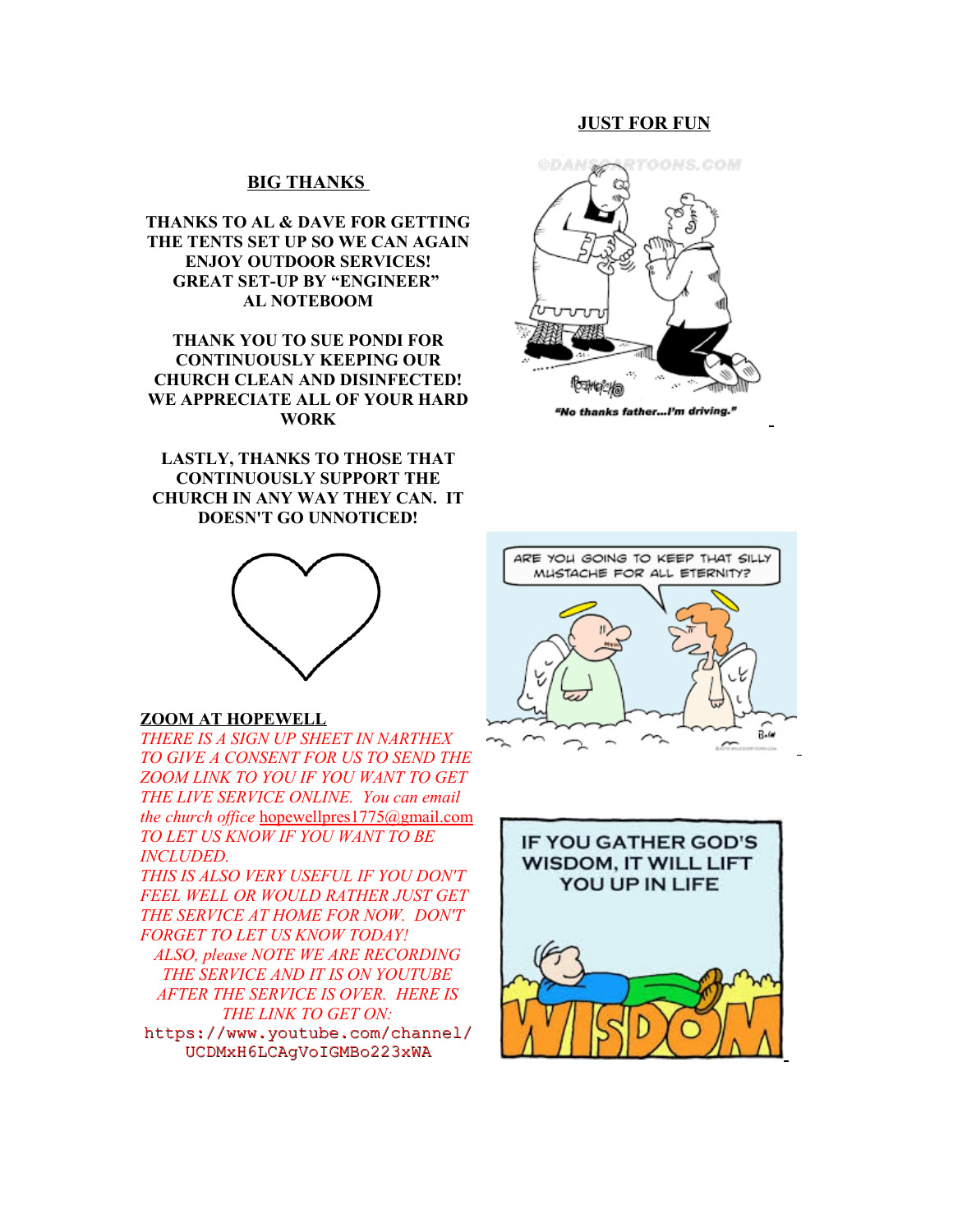



### **HOPEWELL PRESBYTERIAN CHURCH**

**"The Stone Church with the Warm Heart"**

#### **Moderator**

Anne Wood

**Ruling Elders/Counci**l \* \* Lee Baranowski, *Clerk* David Broad well, '21 *Buildings & Grounds*  Doreen Cooper, '21 *Worship* Al Noteboom, '21, *Building & Grounds,*  Marie Waugh, '22, *Personnel, Membership & Nominating* Jonathan Broadwell, '2021, *Building & Grounds* Linda Doty, '22, *Finance*

**Deacons \* \***  Kathleen Broadwell, '21 Jean Eustance*, '*22 Joan Kammarada, '21, *Secretary*  Dale McQuiston, '22, *Moderator*  Kathy Raponi, *'*22 Clara Noteboom, '21, *Treasurer*  Sue Pondi, '21 Bob Seifert, '23

*No matter who you are or where you are on life's journey, you are welcome here. We hope you feel the love that is present and our joy in having you with us.*